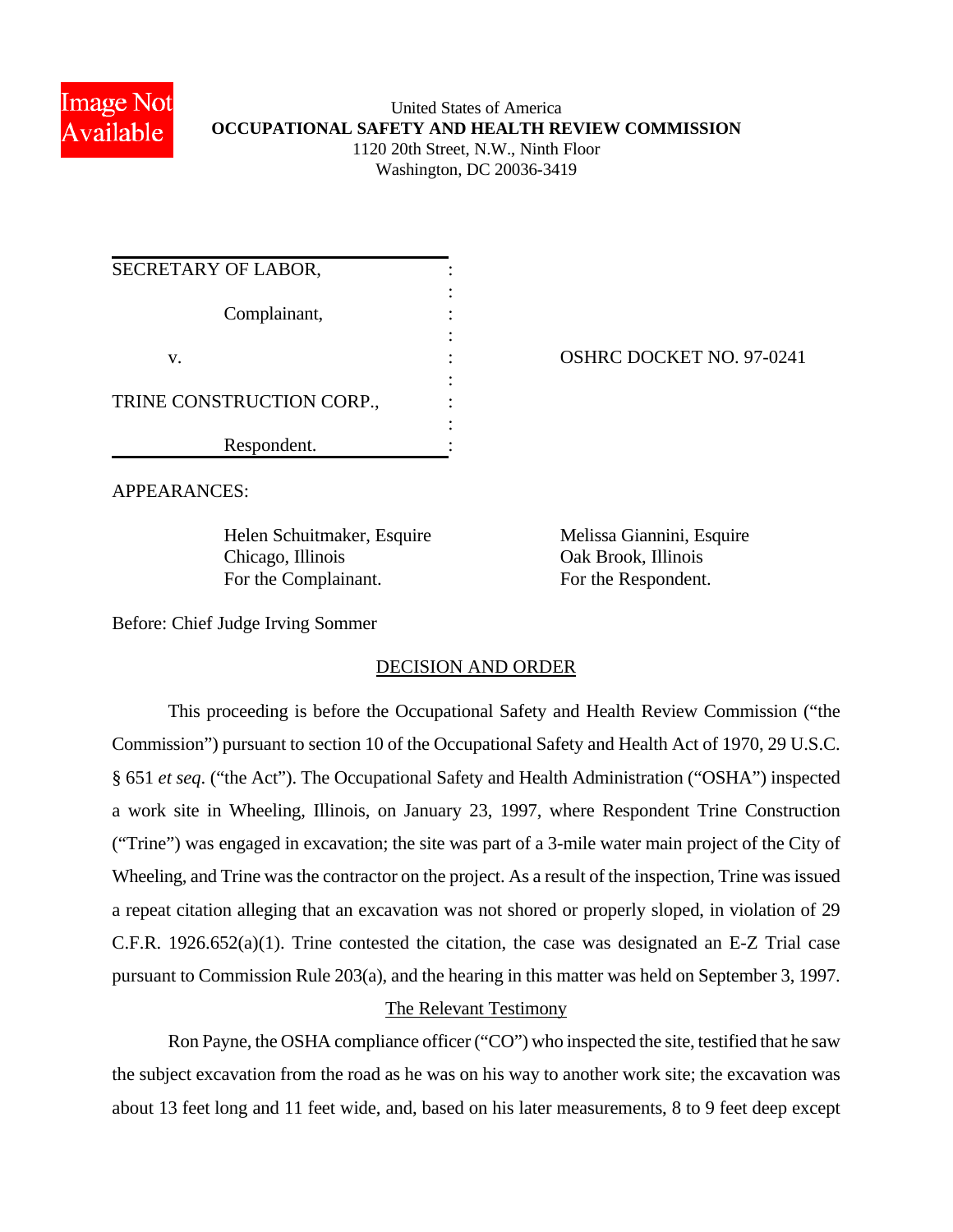for the south end, which was 6 to 7 feet deep. Payne further testified that the excavation walls were essentially vertical and that while no one was in it when he arrived he spoke to several people at the site, including Alan Miller, an engineer who was overseeing on the project, Octavio Celese, Trine's foreman, and Raul Buenrostro and Frank Pallimetti, two other Trine employees; Miller told him that Buenrostro had been in the excavation earlier that morning removing the soil from around the piping at the bottom, Celese told him they were going to be laying pipe in the excavation and that he had no plans to use protection as he believed it was safe, and Buenrostro and Pallimetti made statements consistent with that of Miller. Payne noted that the area where Buenrostro had been working was 8 to 9 feet deep, that the soil had been previously disturbed due to the piping that was already in it, and that his concern was that a cave-in could occur; he also noted that after discussing the matter further, Celese agreed to get a trench box from another site and use it in the excavation. (Tr. 4-32).

Alan Miller testified that he was the City of Wheeling's consultant inspector on the project, that Buenrostro had been in the excavation for five to ten minutes shortly before Payne's arrival, and that the excavation was 8 to 9 feet deep in the area where Buenrostro removed the soil around the pipe; he further testified that Buenrostro had also been in another area of the trench that was about 6 feet deep when he was probing for an additional pipe. Miller said the excavation walls were vertical, and that the soil had been previously disturbed due to prior excavations in the same area; he also said that no protection was used during Buenrostro's work, and that although Trine got a trench box to the site and used it later that day he had previously seen employees at other sites on the same project work in excavations over 5 feet deep without protection. (Tr. 32-39).

#### **Discussion**

29 C.F.R. 1926.652(a)(1), the standard cited in this case, provides as follows:

Each employee in an excavation shall be protected from cave-ins by an adequate protective system designed in accordance with paragraph (b) or (c) of this section except when: (i) Excavations are made entirely in stable rock; or (ii) Excavations are less than 5 feet (1.52m) in depth and examination of the ground by a competent person provides no indication of a potential cave-in.

The record establishes, and Trine does not dispute, that the excavation was 8 to 9 feet deep except for the south end, that the sides were essentially vertical, and that no protection was used when Buenrostro was in the excavation. Trine contends, rather, that Buenrostro worked only in the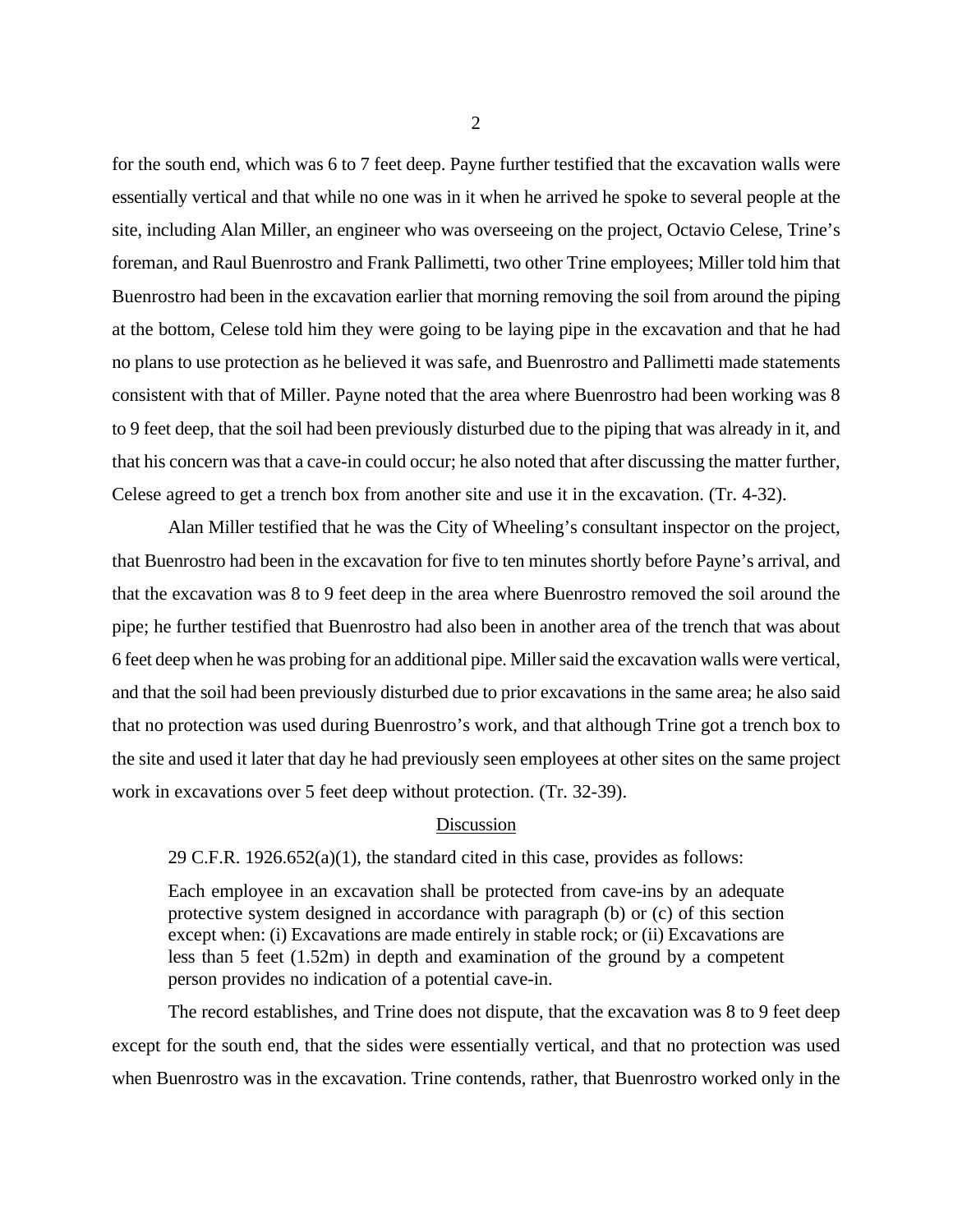south end to probe for the additional pipe and that that end was only 3 to 4 feet deep. (Tr. 60-63). In support of this contention, Trine presented the testimony of Michael Rendina, Trine's project superintendent, and Frank Pallimetti. Rendina testified that the excavation had just been completed that morning, that no one had been in the 8 to 9-foot area before OSHA arrived, and that the company's intent had been to use shoring or trench boxes before proceeding. (Tr. 40-47). Pallimetti testified that Buenrostro had been only in the south end in order to probe for the pipe, that that area was 3 to 4 feet deep, and that there had been no need to be in the 8 to 9-foot area. (Tr. 49-59). However, Rendina conceded that he had not been at the site and had not seen the excavation. (Tr. 42; 48). Moreover, Pallimetti's testimony was not persuasive in light of that of Miller and the CO, which was consistent and convincing, and I find as fact that Buenrostro had been working in the unprotected excavation at a depth of 8 to 9 feet. I also find, based on the evidence that the soil had been previously disturbed, that Trine was required to use protection such as sloping, shoring or trench boxes. (Tr. 12-13; 36; 42-43; 52-59). *See* Appendices A through F to the standard.

The citation in this case has been characterized as a repeat violation. A violation is properly classified as repeated if at the time of the alleged violation there was a Commission final order against the same employer for a substantially similar violation. *See Potlatch Corp.*, 7 BNA OSHC 1061, 1063 (No. 16183, 1979). The CO testified that a citation issued to Trine in 1994 alleging a violation of 29 C.F.R. 1926.652(a)(1) had become a final order of the Commission and that C-1 was a copy of that citation. (Tr. 14-15). Michael Rendina testified that in settling the 1994 citation and paying a reduced penalty, Trine had not known the citation would stay on its record for three years. (Tr. 45- 47). Regardless, on the basis of the record, Trine was in repeated violation of the standard.

The Secretary has proposed a penalty of \$2,800.00 for this citation. The CO testified that although the violation was serious, the gravity was not high due to the excavation's width and his opinion that a cave-in would likely have resulted in injuries such as broken bones and not a fatality; he also testified that the penalty was reduced in light of the company's size but that no further reductions were given because the violation was serious as well as repeated. (Tr. 16-17). In my view, the proposed penalty is appropriate, and it is accordingly assessed.